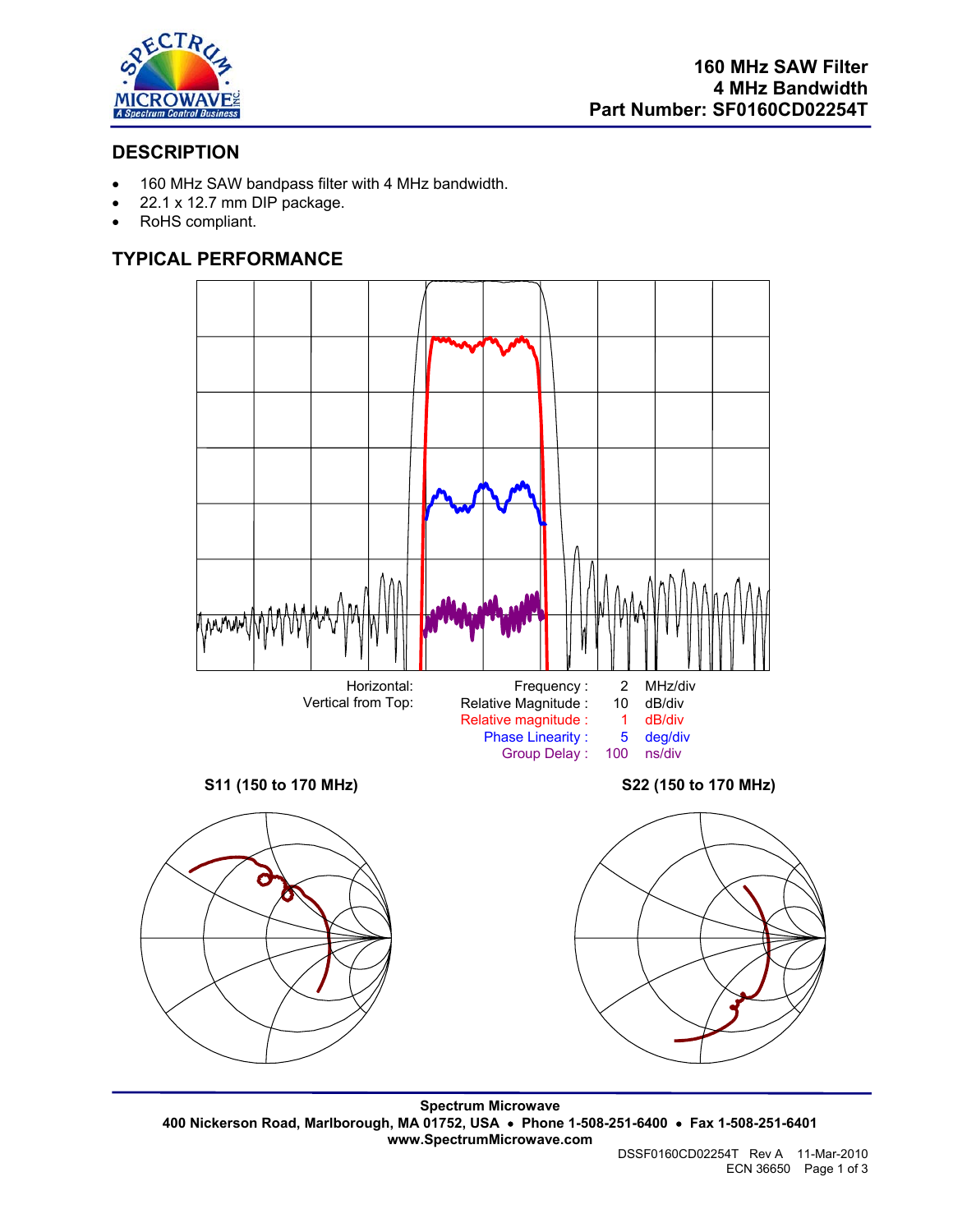

### **SPECIFICATION**

| <b>Parameter</b>                   | Min                      | <b>Typ</b> | <b>Max</b>                   | <b>Units</b> |
|------------------------------------|--------------------------|------------|------------------------------|--------------|
| Center Frequency (Fc) <sup>1</sup> | 159.90                   | 160.00     | 160.10                       | <b>MHz</b>   |
| 3 dB Bandwidth                     | 4.00                     | 4.17       |                              | <b>MHz</b>   |
| 40 dB Bandwidth                    |                          | 5.28       | 5.80                         | <b>MHz</b>   |
| Device Delay                       |                          | 2.76       | -                            | usec         |
| <b>Insertion Loss</b>              |                          | 23.3       | 25.0                         | dB           |
| Phase Linearity <sup>2</sup>       |                          | 2.7        | 5                            | deg p-p      |
| Passband Variation <sup>2</sup>    | $\overline{\phantom{a}}$ | 0.45       | 0.7                          | $dB$ $p-p$   |
| Rejection (10 to 156 MHz)          | 50                       | 54         |                              | dB           |
| Rejection (156 to Fo-2.9 MHz)      | 45                       | 48         |                              | dB           |
| Rejection (Fo+2.9 to 164 MHz)      | 45                       | 48         | $\qquad \qquad \blacksquare$ | dB           |
| Rejection (164 to 280 MHz)         | 50                       | 54         |                              | dB           |
| Source and Load Impedance          |                          | 50         |                              | ohms         |
| <b>Ambient Temperature</b>         |                          | 25         |                              | $^{\circ}$ C |

Notes: 1. All specified bandwidths are centered at or referenced to this frequency.

2. Computed as the delta of the highest and lowest points inside the 3 dB Bandwidth.

#### **MAXIMUM RATINGS**

| Parameter                 | .   |         | $\mathbb{E}$ | uni    |
|---------------------------|-----|---------|--------------|--------|
| Storage Temperature Range | -40 | つに<br>∼ | 85           | $\sim$ |
| Input Power Level         | -   |         | 12<br>יי     | dBm    |

#### **MATCHING CIRCUIT**



Notes:

1. Recommend use of 2% tolerance matching components. Inductor Q=45.

2. Component values are for reference only and may change depending on board layout.

**Spectrum Microwave 400 Nickerson Road, Marlborough, MA 01752, USA** • **Phone 1-508-251-6400** • **Fax 1-508-251-6401 www.SpectrumMicrowave.com**